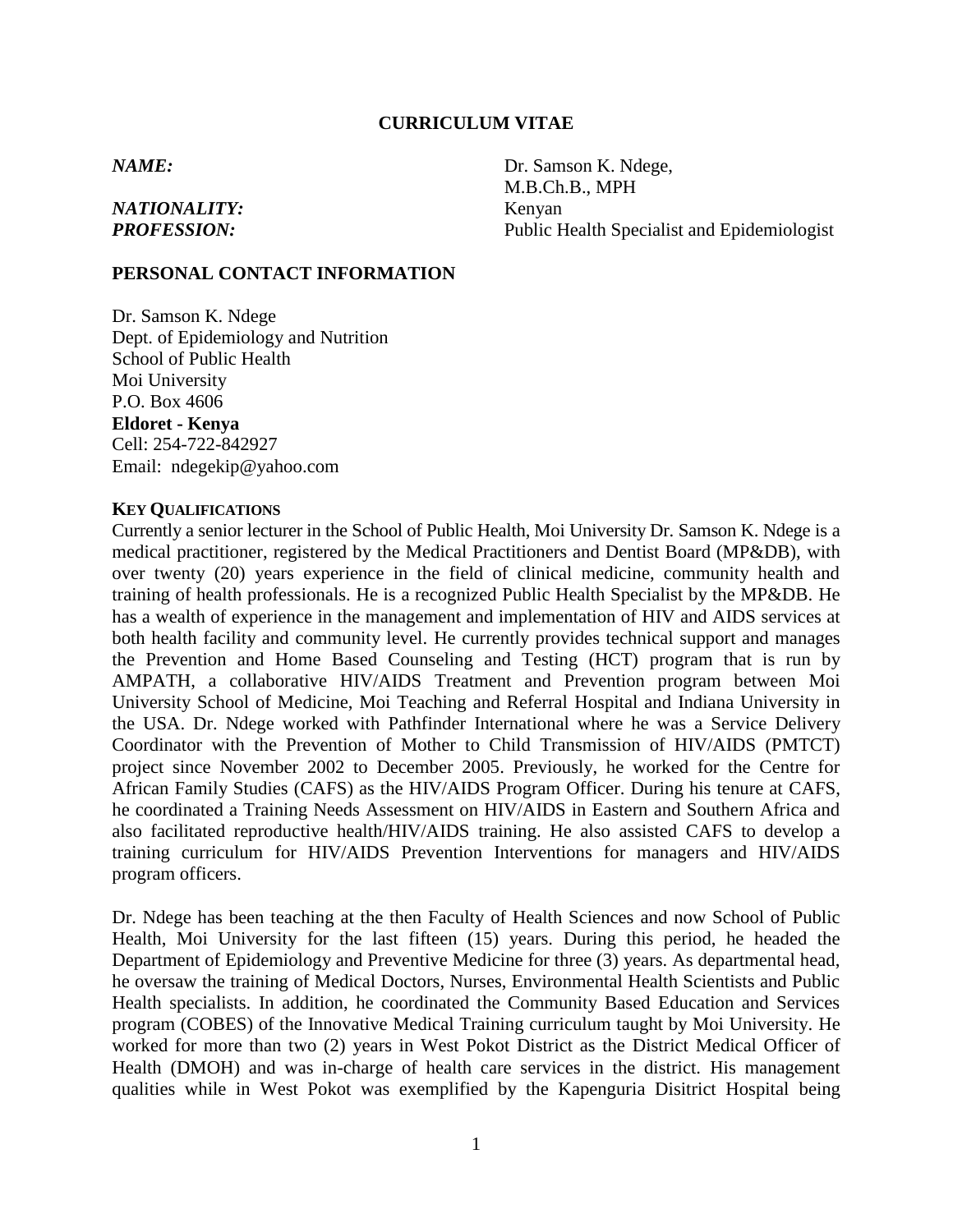awarded a certificate of Merit management for being the cleanest district hospital in the country in 1992.

## *Membership to Professional and Corporate Organizations:*

**Kenya Medical Association (KMA):** Has been the Honorary National Secretary of the association and a former Chairman of KMA-Eldoret Division. His superb organizational abilities have been reflected in the annual scientific conferences of KMA, which he has been cofacilitating since 2002 to date.

**Kenya Medical Supplies Agency (KEMSA).** Has been a member of Board of Directors, and Chairman of the Audit Committee of the Board.

**Medical Practitioners and Dentists Board (MP&DB)**. A member of the Board and Chairman of the Public Relation and Liaison Committee. As the chair of the committee coordinated and participated in the development of the Boards Strategic Plan.

*CURRENT POSITION:* Senior Lecturer and Head, Department of Epidemiology and Nutrition, School of Public Health, Moi University and Deputy Chief of Party in charge of Prevention with the AMPATH Program. Initiated and currently manages the successful Home based HIV Counseling and Testing (HCT) program. He coordinates teaching of both undergraduate and postgraduate programs in Epidemiology and Research Methods.

### *RELEVANT EDUCATIONAL BACKGROUND*

Master of Public Health (International Health), School of Hygiene and Public Health, Johns Hopkins University, Baltimore, Maryland, USA, 1997.

Postgraduate Diploma (Epidemiology and Biostatistics), Institute of Tropical Medicine, Antwerp, Belgium, 1996.

Bachelor of Medicine and Bachelor of Surgery (M.B.Ch. B.), Faculty of Medicine, University of Nairobi, Kenya, 1990.

## *Additional Coursework*

- A Comprehensive Care of the HIV Infected Patient with Special Emphasis on Antiretroviral Therapy, NASCOP and AMPATH Training Centre, Eldoret, Kenya – 19<sup>th</sup>  $-23$ <sup>rd</sup> June 2006
- Attended five-day training on Corporate Governance for Directors of State Corporations – November 2005.
- Attended a training in Ndola, Zambia on "Professional Development to Integrate PMTCT of HIV and Infant & Young Child Feeding" – November 2004.
- Training in the Epidemiology of Cardiovascular Diseases, Organized by the International Federation of Cardiology, 2001.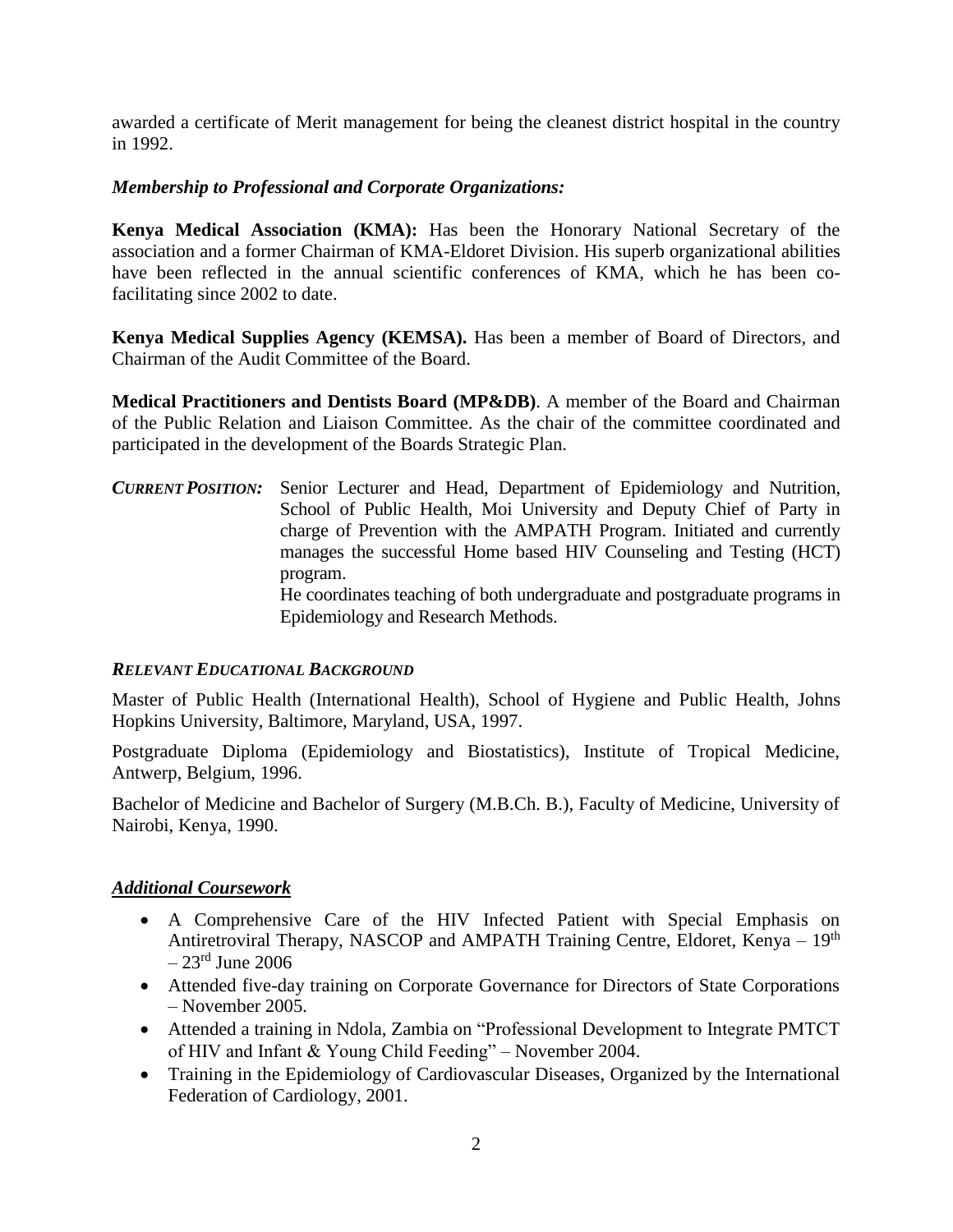- Infectious Disease Management Course (Emphasis on HIV/AIDS and Malaria), MOH, Kenya 1999.
- Seminars on HIV/AIDS, Baby Friendly Hospital Initiative on Breast Feeding practices, Facility Improvement Fund (cost sharing) in Government Health Services, Kenya 1991 – 1996

## *RELEVANT WORK EXPERIENCE*

*Senior Lecturer and Head of Department, Epidemiology and Nutrition, School of Public Health, Moi University February 2012 to date.* Teaches the undergraduate and postgraduate students from the College of Health Sciences. Oversees both the academic and administrative activities in the department of Epidemiology and Nutrition.

*Chairman, School Graduate and Studies Committee (SGSC), School of Public Health, Moi University September 2013 to date.* Coordinates all the academic postgraduate programs in the School of Public Health.

*Lecturer, Department of Epidemiology and Nutrition, School of Public, Moi University January 2006 to January 2012.* Teaches both undergraduate and postgraduate students in the School of Public Health and the School of Medicine. Include Medical and Nursing students in the School of Medicine and Environmental Health students in the School of Public Health at the undergraduate level. At postgraduate level, teaches Epidemiology, Biostatistics and Research Methods courses to students undergoing their training in Master of Public Health, Master of Science in Immunology and Master of Medicine in Child Health and Internal Medicine. Supervise proposal development and thesis defense by the masters' students.

*Deputy Chief of Party, AMPATH Prevention, March 2006 to Date.* Developed community HIV/AIDS strategies for AMPATH program as well as provides technical support to its community based HIV/AIDS activities. Currently manages and coordinates the Home-based Counseling and Testing (HCT) project in currently targeting all the individuals in all the AMPATH catchment area. Member of National Technical Working Group (TWG) on Prevention with Positives (PwP).

*Service Delivery Coordinator, Prevention of Mother to Child Transmission of HIV/AIDS (PMTCT); Pathfinder International, Nairobi, November 2002 – December 2005.* Coordinated and supervised training of health care workers and clinical services on PMTCT at all three program sites (Uasin Gishu and Meru/Embu Disitrict and Nairobi Province). Actively participated in the development of the National PMTCT Curriculum for the training of health care workers in Kenya. Led a team of technical staff that was charged with the establishment of model PMTCT Plus sites in Nairobi, North Rift and Meru regions..

*Program Officer, Center for African Family Studies (CAFS), Feb. 2002 – Oct. 2002***.** Coordinated a research project on HIV/AIDS Training Needs Assessment in Eastern and Southern Africa region. Took part in Training in HIV/AIDS and Reproductive Health Courses within the organization. Also coordinated the development of a curriculum for HIV/AIDS prevention course.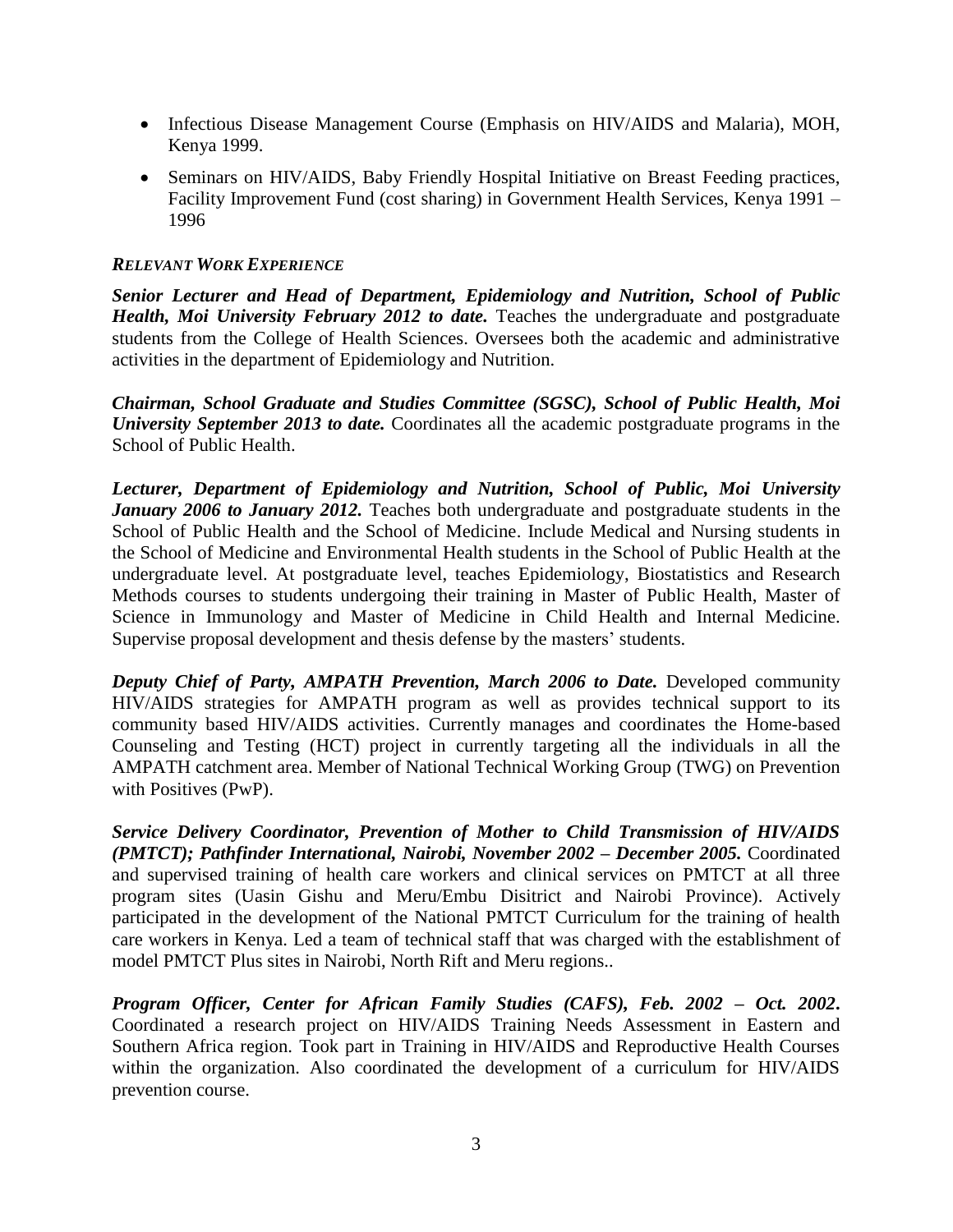*Lecturer, Moi University, Faculty of Health Sciences, Department of Epidemiology and Preventive Medicine, 1995 – 2001.* Head of the department of Epidemiology and Preventive Medicine. In-charge of field programs for Community Based Education and Service (COBES) for the third year medical, nursing and environmental health students. Supervised proposal development and project implementation by third and fourth year medical, nursing and environmental health students. Coordinated postgraduate research methodology course and supervised research by the graduate students. Member of the Institutional Research and Ethics Committee of the Faculty of Health Sciences, Moi University and the Moi Teaching and Referral Hospital. Chairman of the committee that developed the budget and business plan for the new Moi National Teaching and Referral Hospital. Member of the committee that recommended the professional and academic advancement of Clinical Officers in Kenya.

*Medical Officer, Refugee Camp, North Eastern Kenya (Dadaab), April – August 1994*. Provided medical treatment and coordinated the activities of other medical staff working in the camp.

*Medical Officer of Health, West Pokot District, Kenya, November 1991 – October 1993.* Responsible for district health care services (preventive and curative). Provided medical care to patients. Started the Community Pharmacy Program under the Primary Health Care strategy within the disitrict.

*Medical Officer 1 at Kabarnet District Hospital, Baringo District, Rift Valley Province, Kenya, October – November 1991.* Provided medical care to patients at the hospital.

*Medical Officer Intern at Eldoret District Hospital, Uasin Gishu District, Rift Valley Province, Kenya. August 1990 – August 1991.* Provided medical care to patients.

### *PUBLICATIONS AND PRESENTATIONS:*

### *Peer-Reviewed Publications*

- 1) Vreeman RC, Nyandiko WM, Braitstein P, Were MC, Ayaya SO, **Ndege SK**, Wiehe SE. Acceptance of HIV Testing for Children Ages 18 Months to 13 Years Identified Through Voluntary, Home-Based HIV Counseling and Testing in Western Kenya. *J Acquir Immune Defic Syndr* . 2010 Oct; 55(2): e3-10.
- 2) Kimaiyo S, Were MC, Shen C, **Ndege S**, Braitstein P, Sidle J, Mamlin J. S*.* Home-based HIV Counseling and Testing in Western Kenya. *East Afr Med J.* 87 (3):100-108, 2010.
- 3) Were MC, Kariuki J, Chepng'eno V, Wandabwa M, **Ndege S**, Braitstein P, Wachira J, Kimaiyo S, Mamlin B. Leapfrogging paper-based records using handheld technology: experience from Western Kenya. *Stud Health Technol Inform*. 160 (Pt 1):525-9, 2010.
- 4) O'Meara WP, Smith N, Ekal E, Cole D, **Ndege S**. Spatial distribution of bednet coverage under routine distribution through the public health sector in a rural district in Kenya. PLoS One. 2011; 6(10):e25949. Epub 2011 Oct 12.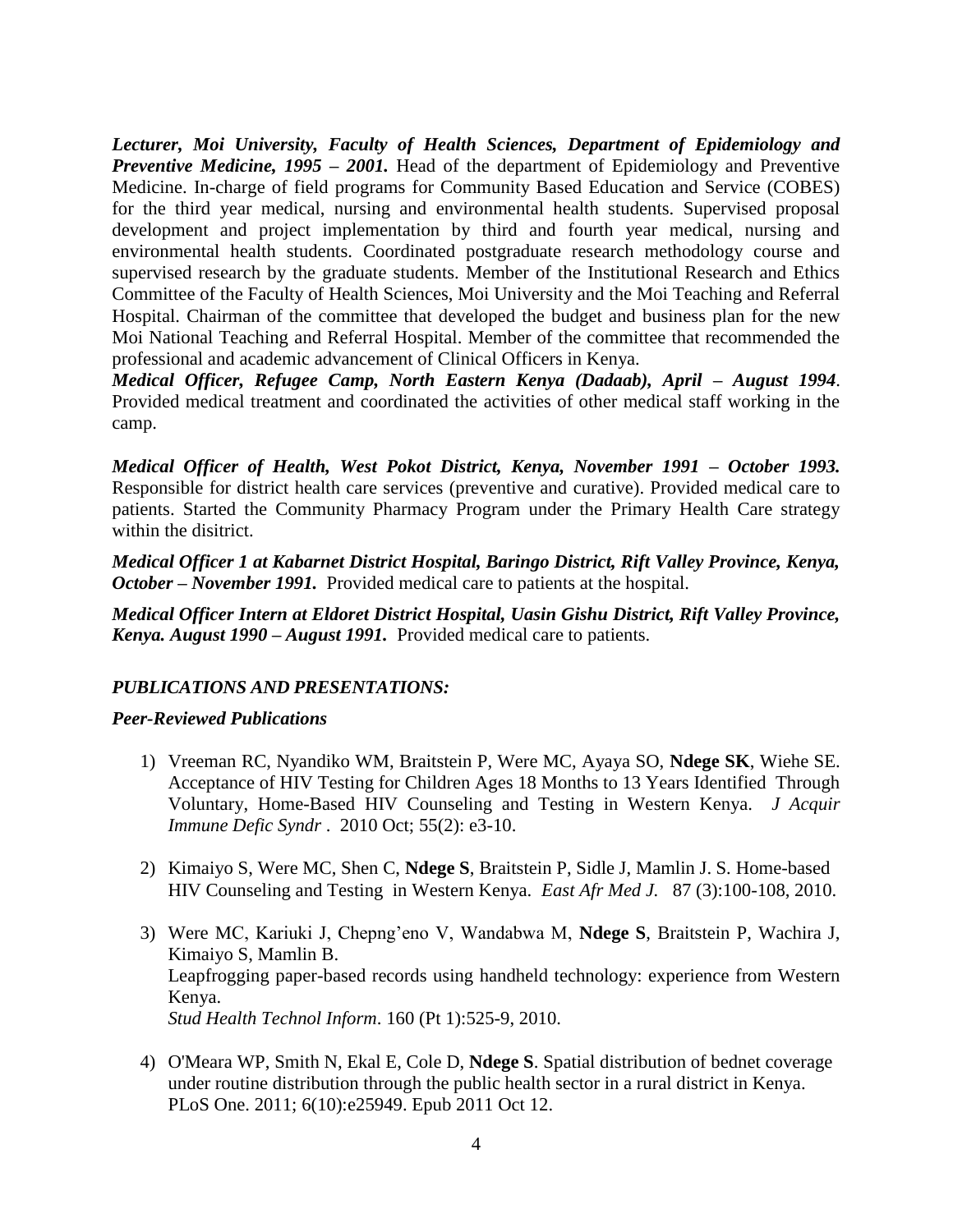- 5) Wachira J, Kimaiyo S, **Ndege S**, Mamlin J, Braitstein P. What Is the Impact of Home-Based HIV Counseling and Testing on the Clinical Status of Newly Enrolled Adults in a Large HIV Care Program in Western Kenya? *Clin Infect Dis*. 2012 Jan; 54(2):275-81. Epub 2011 Dec 8.
- 6) Mangeni J. N, Ballidawa J B, **Ndege S.** Factors associated will willingness to accept a routine offer of HIV testing in a large referral hospital in Western Kenya *East African Journal of Public Health* 2012 March Vol. 9, No 1 44-9

#### *Presentations*

*Ellen Israel, John Odondi, Samson Ndege;* PMTCT: Lessons Learned from an Integrated, Comprehensive Model in Kenya: A presentation during the 13<sup>th</sup> International Conference on AIDS and STIs in Africa (ICASA), Nairobi, September  $21<sup>st</sup> - 26<sup>th</sup>$  2003

*Samson K. Ndege, Ellen Israel, Tayla Colton;* Bringing PMTCT+ Services from the Facility to the Community: Best Practices from Kenya: A presentation during the 14<sup>th</sup> International Conference on AIDS and STIs in Africa (ICASA); Abuja, Nigeria, December  $4<sup>th</sup> - 9<sup>th</sup>$  2005.

*S. Ndege, R. Kioko, J. Wachira, S. Kimwattan, J. Kibet, J. Rugut, H. Campbell, S. Kimaiyo* Increasing Access to HIV Counseling and Testing in Western Kenya: Towards Effective Strategies: A presentation during the XIIV International AIDS Conference in Mexico.

Conducted a study to evaluate the effect of Community Based Directly Observed Therapy (CB-DOTS) strategy in tuberculosis prevention and control, a project of the Ministry of Health, Kenya.

*Ndege S, Kioko R, Rono R, Bii D:* Reaching Couples at Home for HCT, the AMPATH Experience; a presentation during a National HTC Symposium, Panari Hotel, Nairobi,  $5<sup>th</sup> - 6<sup>th</sup>$ June 2013

Attended a National HIV Prevention Summit with the theme: "HIV Prevention, everyone's Business, Safari Park Hotel, Nairobi, 16<sup>th</sup> and 17<sup>th</sup> September 2013

S. Ndege, S. Washington, A. Kaaria, W. Prudhomme-O'Meara, E. Were, M. Nyambur, A. Keter, J. Wachira, P. Braitstein: Antenatal care attendance and HIV prevalence among pregnant women in a home-based HIV testing program in western Kenya, a presentation during a Treatment as Prevention Summit (TasP)  $22<sup>nd</sup>$  to  $24<sup>th</sup>$  2013, London.

### CHAPTERS IN A BOOK

*Samson K. Ndege;* Barriers to Health Care in Kenya: The Economic Burden of Health in Kenya edited by James Shikwati; December 2003; Published by IREN Kenya.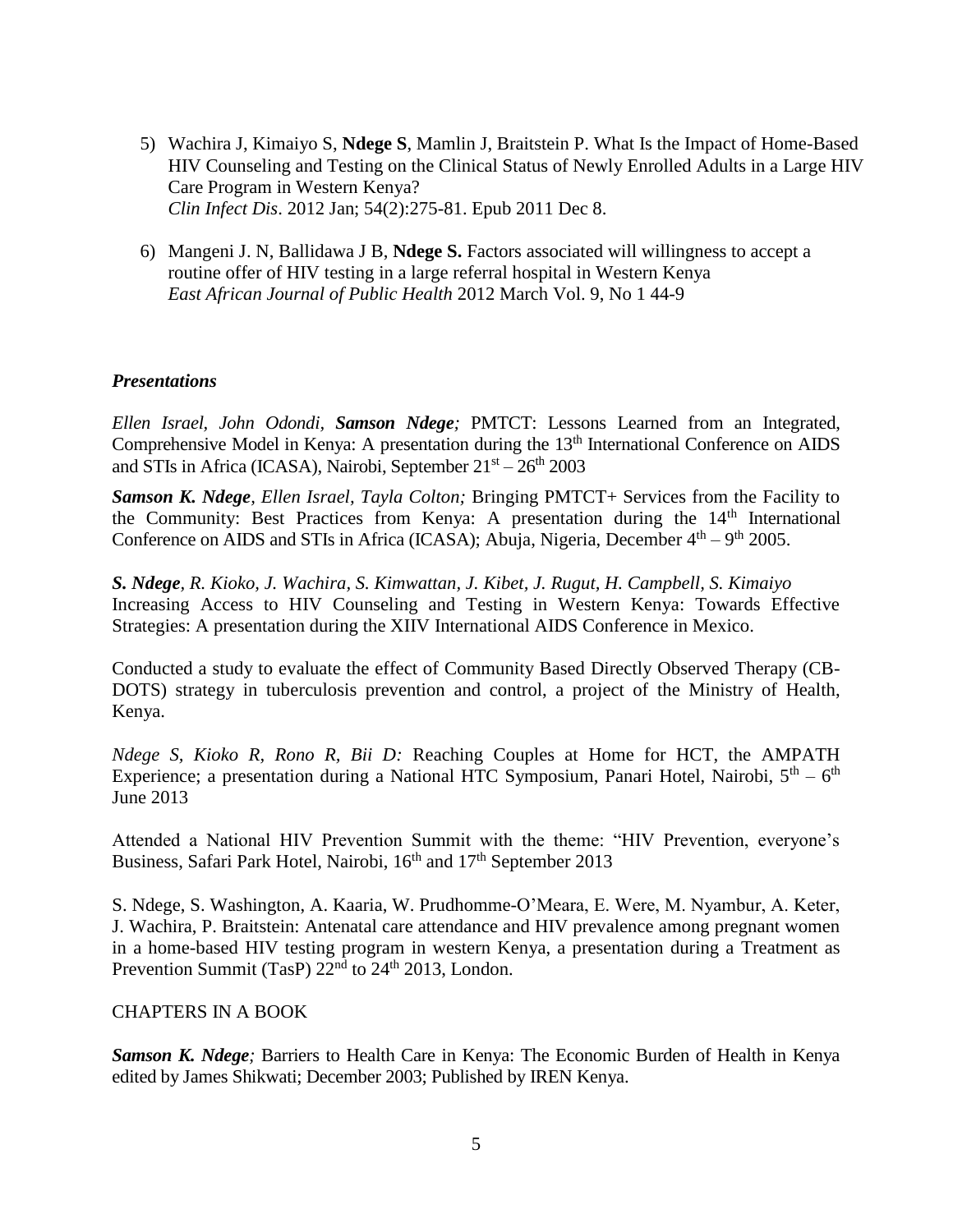*Samson K. Ndege, Ms Rose Kioko;* Developments and Challenges in Continuing Professional Development (CPD) the Southern perspective: International Hospital Federation Reference Book, 2005/2006.

# **COMPLETED STUDENT MASTERS THESIS**

- Utilization of Post Exposure Prophylaxis Among Health Care Personnel with the Potential Exposure to Human Immunodeficiency Virus in Nandi North District, Kenya; *by Carren Cherop*, **November 2008**
- The role of available and accessible antiretroviral therapy on sexual behavior among MTRH AMPATH HIV patients; *by Erica M. Kigotho,* **July 2009.**
- HIV Risk perception and sexual behavior among STI patients attending Uasin Gishu District Hospital, Eldoret; *by Ernest Mutua,* **July 2009**
- Challenges and Coping strategies among persons in a HIV discordant couple relationship presenting for care at AMPATH centre, Eldoret, Kenya; *by Moses Mwangi Gitonga,* **September 2009**
- Perception and utilization of Diagnostic Testing and Counseling services among patients attending Moi Teaching and Referral Hospital Outpatient Department, Eldoret, Kenya; *by Judith Nekesa Mangeni,* **September 2009.**
- Sexual practices and the knowledge about HIV/AIDS among outpatients at Tenwek Hospital in Bomet District; *by James Akiruga Amisi,* **October 2009.**
- Factors contributing to pregnancy among HIV positive women in Serowe-Botswana; *by Bobtle Gloria Motshidisi,* **September 2009.**
- Attitude and knowledge of the adverse health effects of environmental tobacco smoke among bar workers in Eldoret town, Kenya; *by Emily J. Kiptui,* **November 2009.**
- Challenges in the prevention of Mother to Child Transmission of HIV amongst working mothers attending Moi Teaching and Referral Hospital; *by Karani Maguta,* **November 2009.**
- Knowledge and attitude on HIV/AIDS and sexual practices by primary school students in Eldoret Municipality, Uasin Gishu District, Kenya; *by Nagi Sachiyo,* **April 2010.**
- Response by AMPATH HIV/AIDS healthcare providers in emergency situations in western Kenya: A case of 2007-2008 post election violence; **by James Kariuki, Nov 2011**
- Nutritional status of women aged between 45-55 years living in Milima Sub-location Bungoma North District, Kenya; **by Juliet Wafula, June 2012**